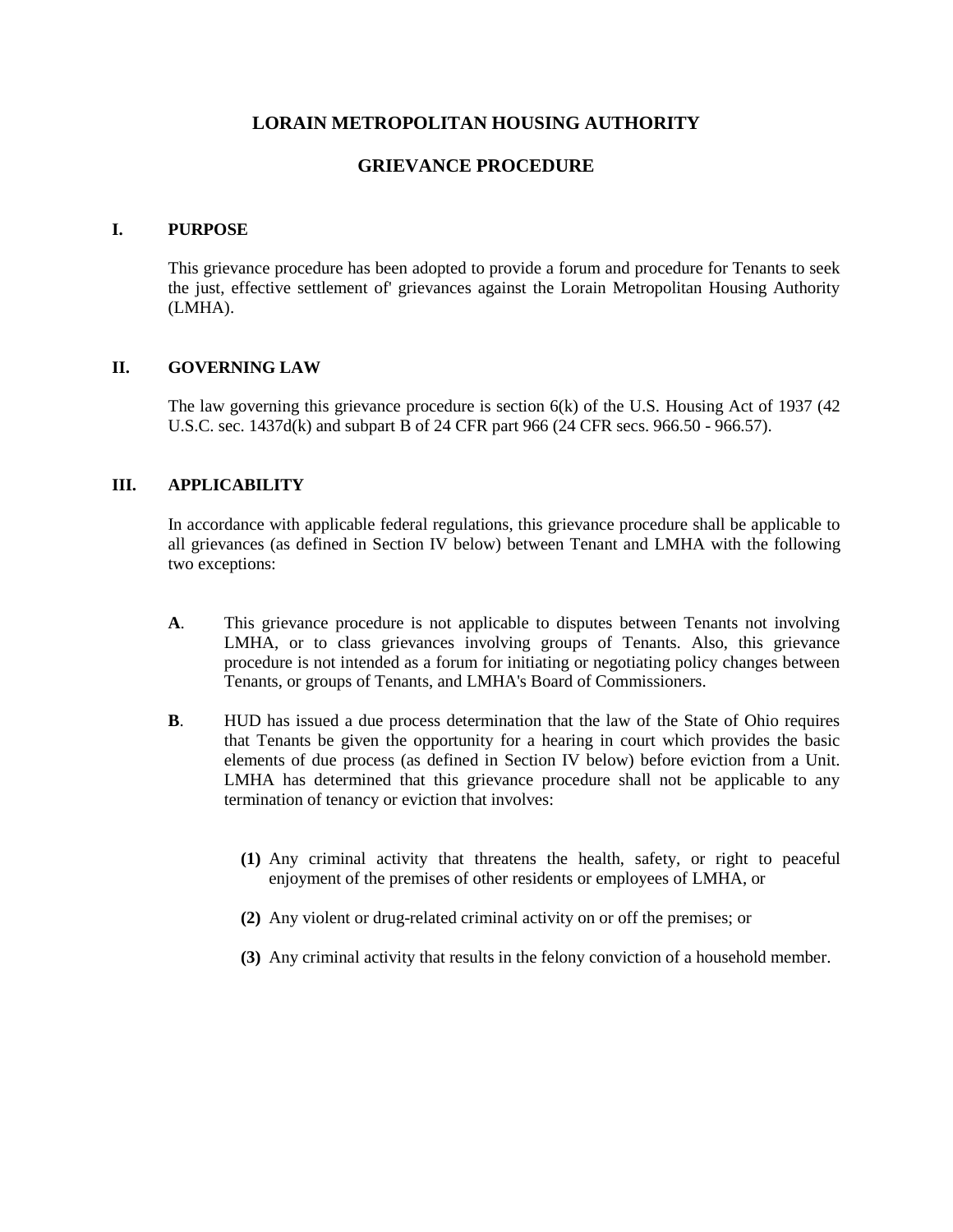## **IV. DEFINITIONS**

The following definitions of terms shall be applicable to this grievance procedure:

- **A**. **Grievance**: Any dispute which a Tenant may have with respect to an action or a failure to act by LMHA in accordance with the individual Tenant's Lease or LMHA regulations, which adversely affects the individual Tenant's rights, duties, welfare or status. .
- **B**. **CFR**: The code of federal regulations, which contains the federal regulations governing this grievance procedure.
- **C**. **Complainant:** Any Tenant (as defined in this section below) whose grievance is presented to the central office of LMHA or to the Development office, in accordance with the requirements set forth in this procedure.
- **D. Drug-related criminal activity**: The illegal manufacture, sale, distribution, or use of a drug or the possession of a drug with intent to manufacture, sell, distribute, or use the drug as defined in sec. 102 of the Controlled Substances Act (21 U.S.C. sec. 802) as from time to time amended.
- **E. LMHA or Authority**: The LMHA, a political subdivision organized and existing under the laws of the State of Ohio.
- **F. Elements of due process**: The following procedural safeguards which are required to be followed in an eviction action or a termination of tenancy in a state or local court:
	- **(1)** Adequate notice to the Tenant of the grounds for terminating the tenancy and for eviction;
	- **(2)** Right of the Tenant to be represented by counsel;
	- **(3)** Opportunity for the Tenant. to refute the evidence presented by LMHA, including the right to confront and cross examine witnesses and to present any affirmative legal or equitable defense which the Tenant may have; and
	- **(4)** A decision on the merits.

**G. Hearing Officer**: An impartial person selected in accordance with 24 CFR Section 966.55 and this grievance procedure to hear grievances and render decisions with respect thereto.

**H**. **HUD**: The United States Department of Housing and Urban Development.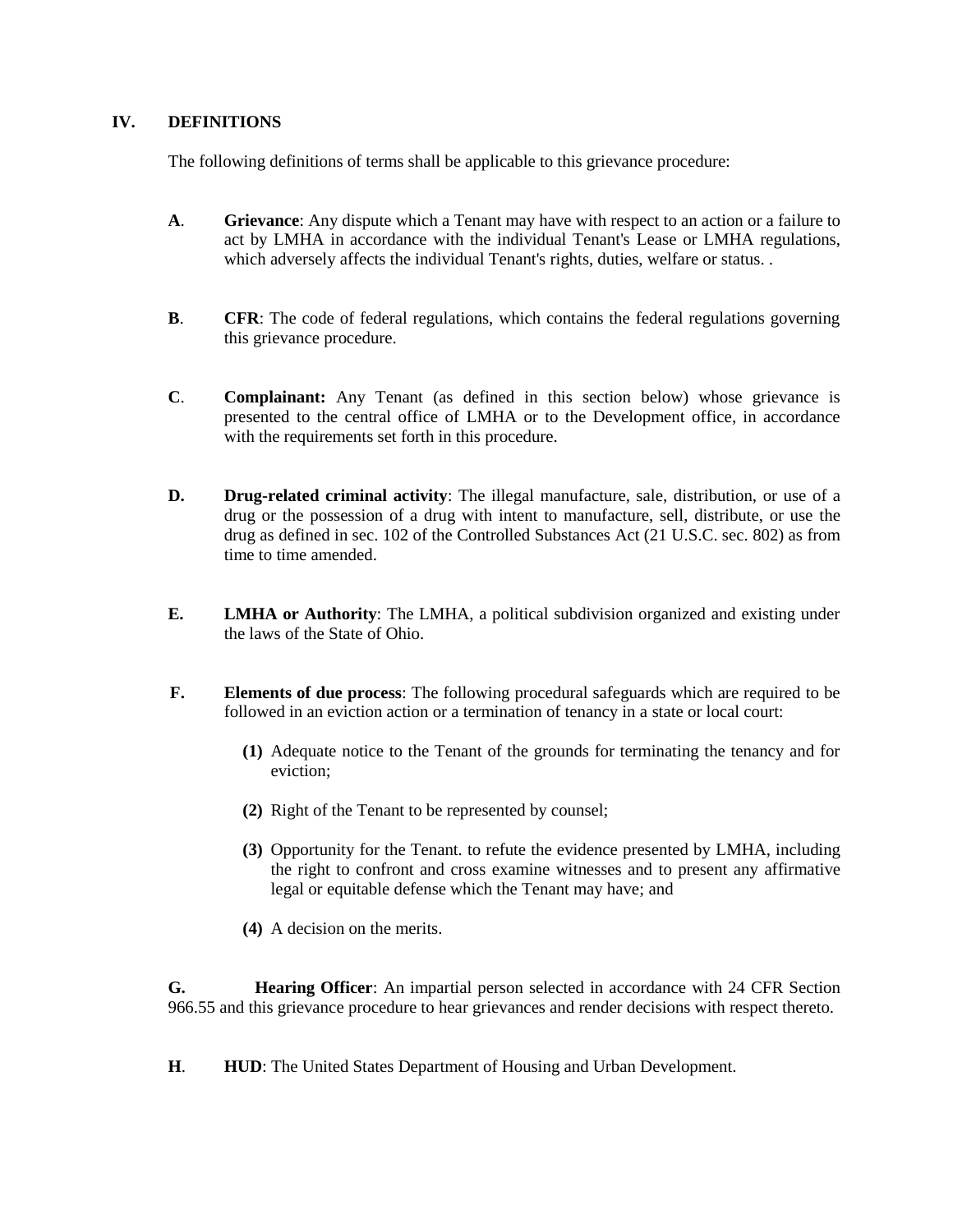- **I. Notice**: As used herein, the term notice shall, unless otherwise specifically provided, mean written notice.
- **J. The Regulations** The HUD regulations contained in subpart B of 24 CFR part 966.
- **K. Resident organization**: An organization of residents, which includes any resident management corporation.
- **L. Tenant**: The adult person (or persons) other than a live-in aide:
	- **(1)** Who resides in the Unit and who executed the Lease with LMHA as lessee of the Unit, or, if no such persons resides in the Unit,
	- **(2)** The person who resides in the Unit, and who is the remaining head of the household of the Tenant family residing in the Unit.

**M. Business Days**: Monday through Friday of each week, except for legal holidays recognized by the federal government.

## **V. INCORPORATION IN LEASES**

This grievance procedure shall be incorporated by reference in all Leases between Tenants and LMHA.

## **VI. INFORMAL SETTLEMENT OF GRIEVANCES**

- **A. Initial Presentation**. Any grievance must be personally presented, either orally or in writing, to LMHA's main office, or to the Development's management office within ten (10) business days after the occurrence of the event giving rise to the grievance.
- **B. Informal Settlement Conference**. If the grievance is not determined by LMHA to fall within one of the three exclusions mentioned in section III B (1) and III B (2) above, then the LMHA Manager will, within ten (10) business days after the initial presentation of the grievance, informally discuss the grievance with the Complainant or his representatives in an attempt to settle the grievance without the necessity of a formal hearing. If the informal settlement conference cannot occur at the time the grievance is initially presented by the Complainant, then the Complainant will be notified in writing of the time and place for the informal settlement conference.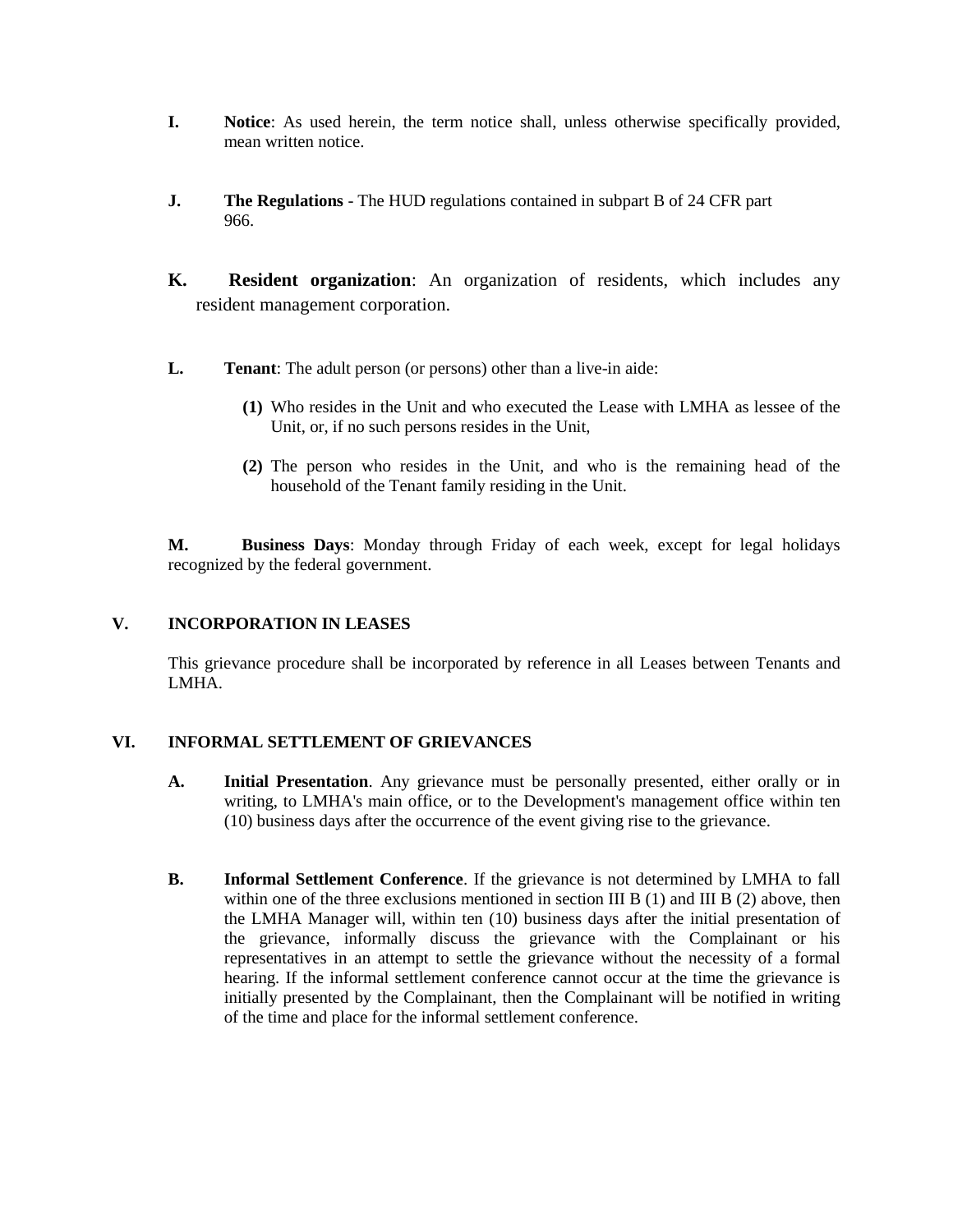**C. Written Summary**. Within ten (10) business days after the informal settlement conference, a summary of the informal discussion shall be prepared by LMHA and a copy thereof shall be provided to the Complainant. The summary shall be in writing and shall specify the names of the participants in the discussion, the date of the discussion, the nature of the proposed disposition of the grievance, and the specific reasons for such disposition. Written summary will also specify the procedures by which the Complainant may obtain a formal hearing if not satisfied by the proposed disposition of the grievance. A copy of the written summary shall also be placed in Complainant's Tenant file.

## **VII. FORMAL GRIEVANCE HEARING**

The following procedures apply to the request for a formal grievance hearing under this grievance procedure:

**A**. **Request for hearing**: If the Complainant is not satisfied with the results of the informal settlement conference, the Complainant must submit a written request for a formal hearing to LMHA's main office or the Development's management office no later than ten (10) business days after the date Complainant receives the summary of discussion delivered as required under Section VI above. In order for a formal hearing to be requested under this section, the Complainant must have complied with the provisions set forth in Section VI above, unless the Complainant shows good cause why he/she failed to comply with Section VI to the hearing officer.

Complainant's written request for a formal hearing must specify:

- (1) The reasons for the grievance; and
- (2) The action or relief sought by the Complainant.
- **B. Failure to Request Hearing**. If the Complainant fails to request a hearing within ten (10) business days after receiving the written summary of the informal settlement conference, LMHA's decision rendered at the informal hearing becomes final. The Complainant's failure to request a hearing does not constitute a waiver by the Complainant to contest LMHA's action judicially.

## **VIII. SELECTION OF HEARING OFFICER**

All grievance hearings shall be conducted by an impartial person appointed by LMHA. The requirement to consult with resident organizations before appointing a hearing officer has been eliminated by the HUD Final Streamlining Rule effective April 7, 2016.

## **IX. SCHEDULING OF HEARINGS**

- A. **Hearing prerequisites**: A Complainant does not have a right to a grievance hearing unless the Complainant has satisfied the following prerequisites to such a hearing:
	- **(1)** The Complainant has requested a hearing in writing.
	- **(2)** The Complainant has completed the informal settlement conference procedure or has requested a waiver for good cause.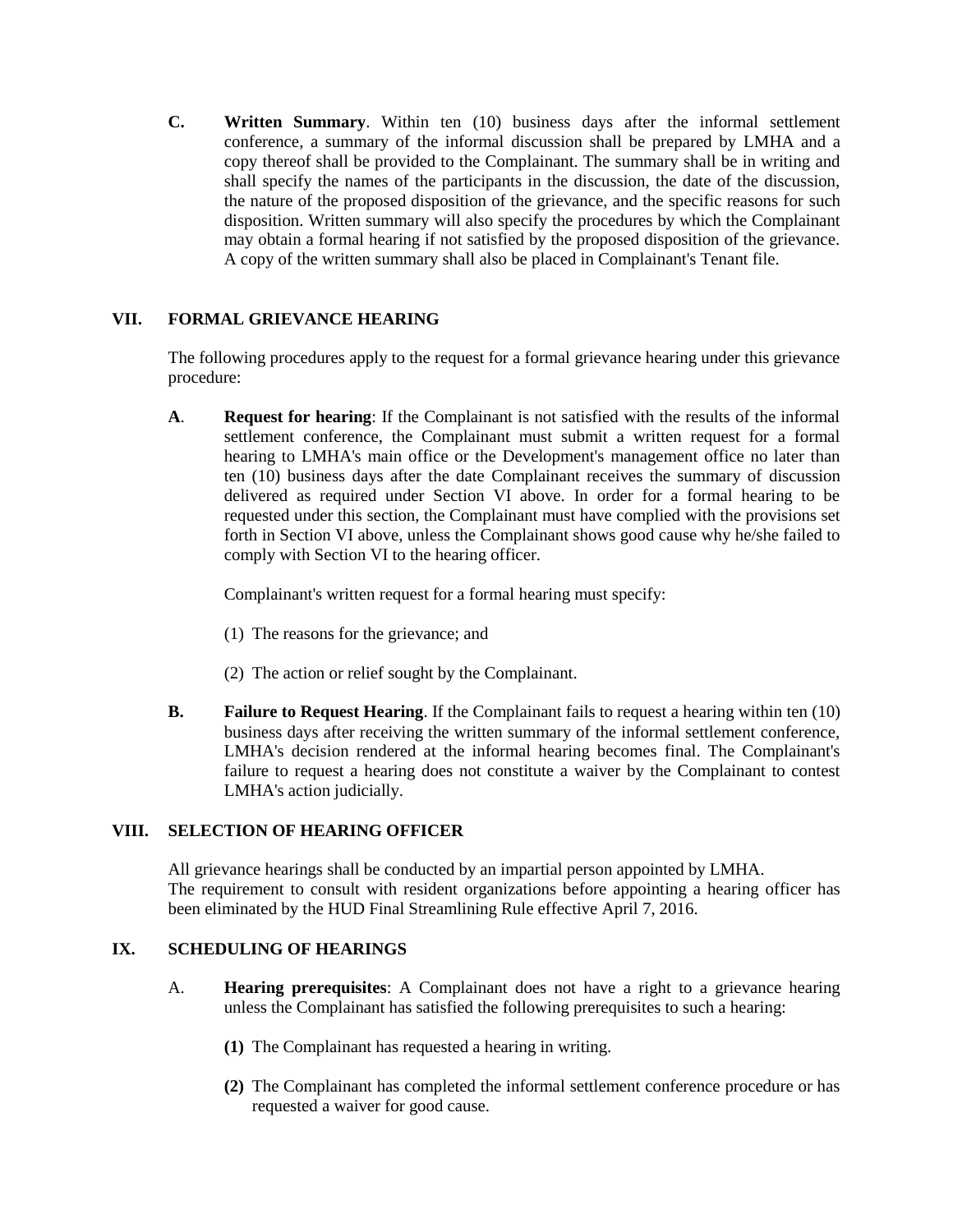**(3)** If the matter involves the amount of rent which LMHA claims is due under the Complainant's Lease, the Complainant shall have paid to LMHA an amount equal to the amount due and payable as of the first of the month preceding the month in which the complained of act or failure to act took place. And, in the case of situations in which hearings are, for any reason delayed, the Complainant shall thereafter, deposit the same amount of the monthly rent in an escrow account monthly until the complaint is resolved by decision of the hearing officer. Unless waived by LMHA in writing, no waiver of the hearing prerequisites will be given by LMHA except in cases of extreme and undue hardship to the Complainant, determined in the sole and absolute discretion of LMHA. Failure to comply with this provision will result in the termination of the grievance procedure. Such failure does not waive the Complainant's right to contest LMHA's disposition of the grievance judicially.

## B. **Time, Place, Notice**.

- **(1)** Upon Complainant's compliance with the prerequisites to a hearing set forth above, a hearing shall be scheduled by the hearing officer for a time and place reasonably convenient to both the Complainant and LMHA, not later than the tenth (10th) business day after Complainant has completed such compliance.
- **(2)** A written notification specifying the time, place, and the procedures governing the hearing shall be delivered to the Complainant and the appropriate LMHA official, who, unless otherwise designated, shall be the Executive Director.

## **X. PROCEDURES GOVERNING HEARINGS**

#### **A. Fair Hearings**.

The hearings shall be held before a hearing officer as described above in Section VIII. The Complainant shall be afforded a fair hearing, which shall include:

**(1)** The opportunity to examine before the hearing any LMHA documents, including records and regulations that are directly relevant to the hearing.

The Complainant will be allowed to copy any such document at the Complainant's expense. If LMHA does not make the document available for examination upon request by the Complainant, LMHA may not rely on such document at the grievance hearing.

- **(2)** The right to be represented by counsel or other person chosen as the Complainant's representative and to have such person make statements on the Complainant's behalf.
- **(3)** The right to a private hearing unless the Complainant requests a public hearing. The right to present evidence and arguments in support of the Complainant's complaint, to controvert evidence relied on by LMHA and to confront and cross examine all witnesses upon whose testimony or information the LMHA or its management relies; and
- **(4)** A decision solely and exclusively upon the facts presented at the hearing.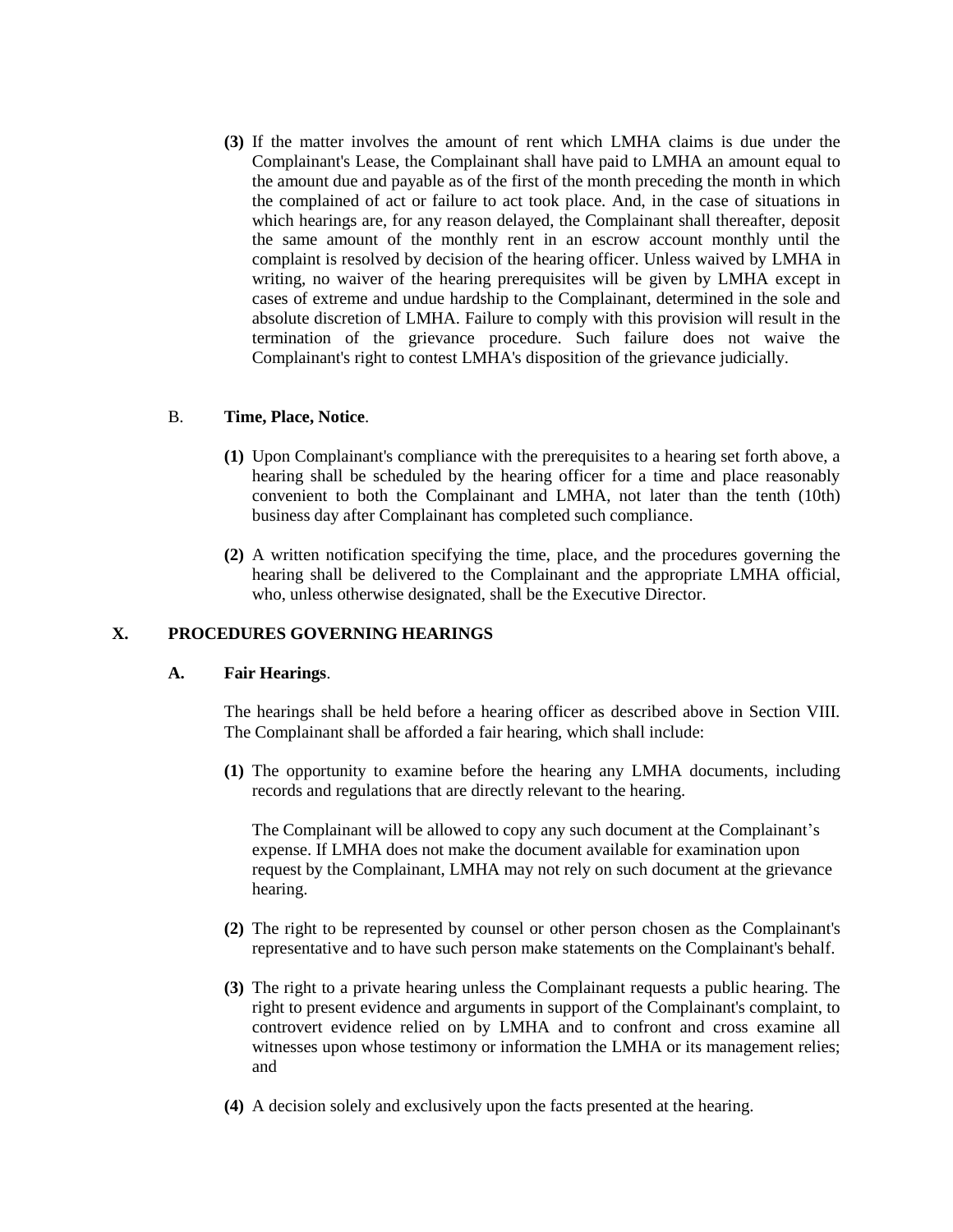#### **B**. **Prior Decision in Same Matter**.

The hearing officer may render a decision without proceeding with the hearing if he/she determines that the issue has been previously decided in another proceeding.

## **C**. **Failure to Appear**.

If the Complainant or LMHA fails to appear at a scheduled hearing, the hearing officer may make a determination to postpone the hearing for a period not to exceed ten (10) business days or may make a determination that the party failing to attend has waived the right to a hearing. In such event, the hearing officer shall notify the Complainant and LMHA of the determination.

## **D**. **Required Showing of Entitlement to Relief**.

At the hearing, the Complainant must first make a showing of an entitlement to the relief sought and thereafter LMHA must sustain the burden of justifying LMHA's action or failure to act with respect to the matter against which the complaint is directed.

## **E. Informality of Hearing**.

The hearing shall be conducted informally by the hearing officer, and oral or documentary evidence pertinent to the facts and issues raised, by the complaint may be received without regard to the admissibility under the rules of evidence applicable to judicial proceeding.

## **F. Orderly Conduct Required**.

The hearing officer shall require LMHA, the Complainant, counsel, and other participants or spectators, to conduct themselves in an orderly fashion. Failure to comply with the directions of the hearing officer to obtain order may result in exclusion from the proceedings or in a decision adverse to the interests of the disorderly party and granting or denial of the relief sought, as appropriate.

## **G. Transcript of Hearing**.

The Complainant or the LMHA may arrange in advance, and at the expense of the party making the arrangement, for a transcript of the hearing. Any interested party may purchase a copy of such transcript.

## **H. Accommodation to Persons with Disabilities**

LMHA must provide reasonable accommodation for persons with disabilities to participate in grievance hearings. Reasonable accommodation may include qualified sign language interpreters, readers, accessible locations, or attendants.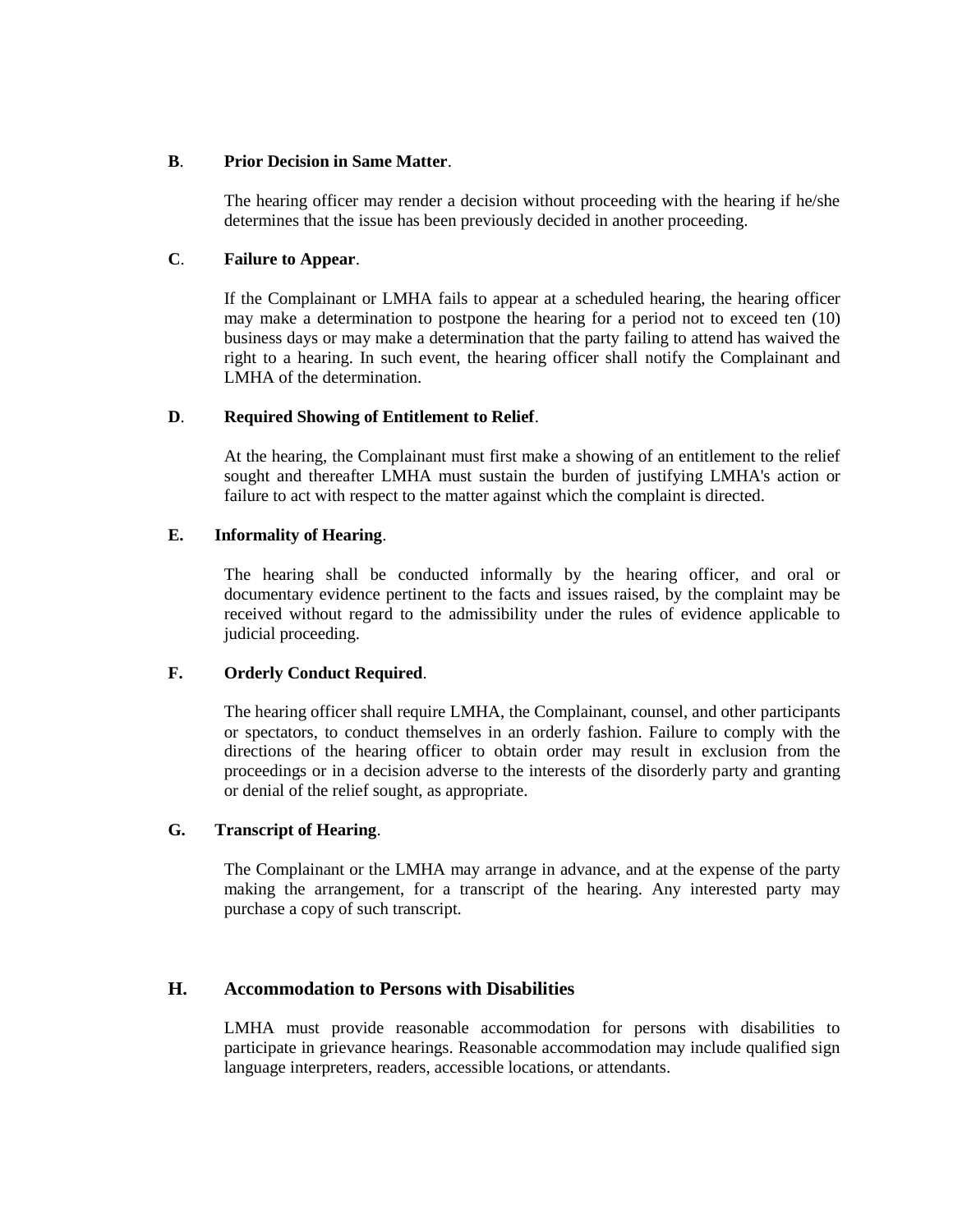#### **XI. DECISION OF THE HEARING OFFICER**

At or subsequent to the completion of the grievance hearing, the hearing officer shall make a determination as to the merits of the grievance and the following provisions shall govern:

#### **A. Written Decision**.

The hearing officer shall prepare a written decision, together with the reasons for the decision within ten (10) business days after the completion of the hearing.

- **(1)** A copy of the decision shall be sent to the Complainant and LMHA. LMHA shall retain a copy of the decision in the Complainant's Tenant folder.
- **(2)** A copy of such decision, with all names and identifying references deleted, shall also be maintained on file by LMHA and made available for inspection by any prospective Complainant, his representative, or hearing officer.

## **B. Binding Effect.**

The written decision of the hearing officer shall be binding upon LMHA, which shall take all actions, or refrain from any actions, necessary to carry out the decision unless LMHA's Board of Commissioners determines, within ten (10) business days, and properly notifies the Complainant of its determination, that:

- **(1)** the grievance does not concern LMHA, action or failure to act in accordance with or involving the Complainant's Lease, or LMHA's regulations, which adversely affect the Complainant's rights, rules, duties, welfare or status, or
- **(2)** the decision of the hearing officer is contrary to applicable Federal, State, or local law, HUD regulations or requirements of the annual contributions contract between HUD and the LMHA.

## **C. Continuing Right of Complainant to Judicial Proceedings**.

A decision by the hearing officer or Board of Commissioners in favor of LMHA or which denies the relief requested by the Complainant, in whole or in part, shall not constitute a waiver of, nor effect in any way the rights of the Complainant to a trial or judicial review in any judicial proceedings, which may thereafter be brought in the matter.

## **XII. NOTICES**

All notices under this grievance procedure shall be deemed delivered: (1) upon personal service thereof upon the Complainant or an adult member of the Complainant's household, (2) upon the date receipted for or refused by the addressee, in the case certified or registered U.S. Mail, or (3) on the second day after the deposit thereof for mailing, postage prepaid, with the U.S. Postal Service, if mailed by first class mail other than certified or registered mail.

If a Tenant is visually impaired, any notice hereunder delivered to such Tenant shall be in an accessible format.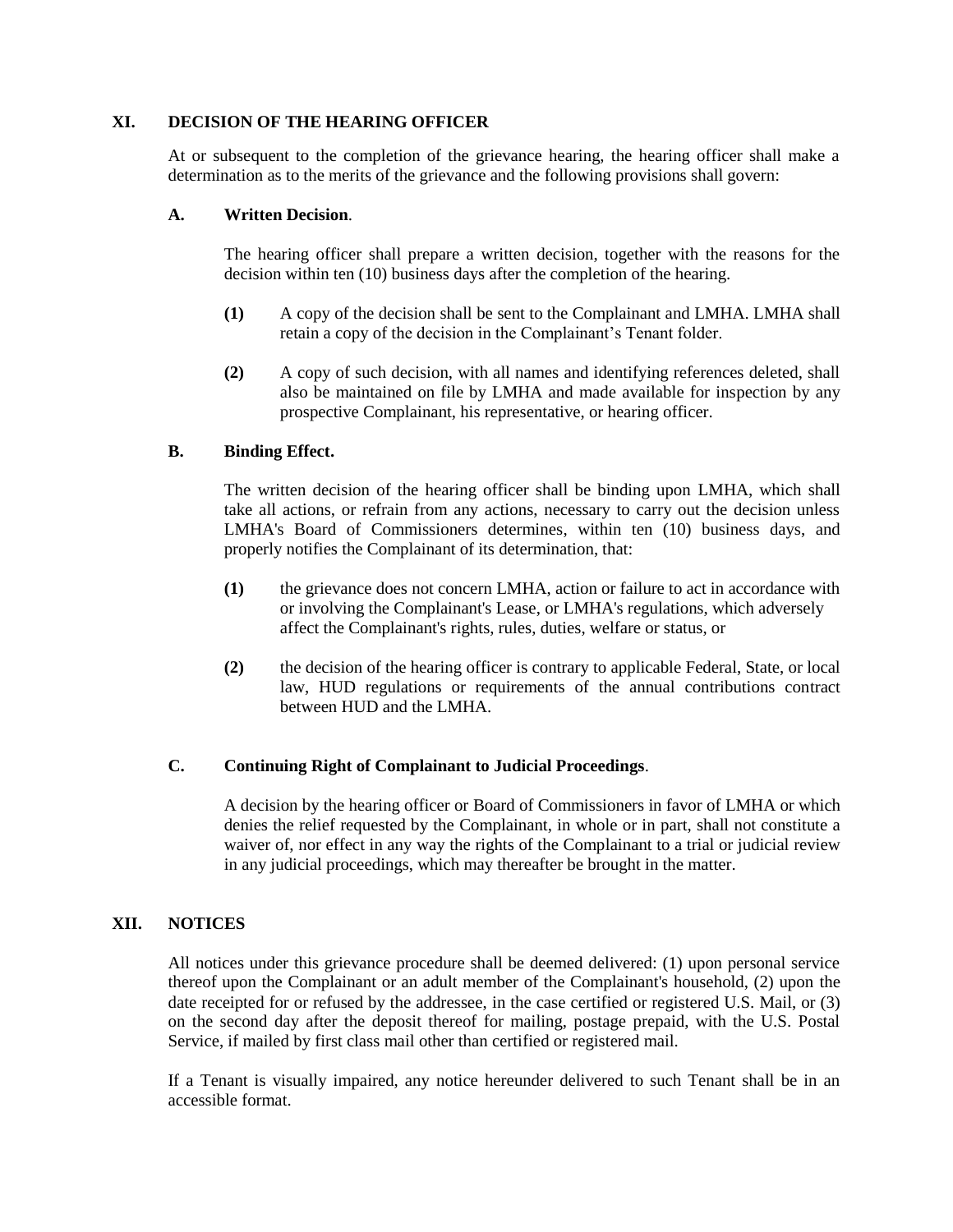## **XIII. MODIFICATION**

This grievance procedure may not be amended or modified except by approval of a majority of the Board of Commissioners of LMHA present at a regular meeting or a special meeting called for such purpose. Further, in addition to the foregoing, any change proposed to be made to this grievance procedure must provide for at least thirty (30) days advance notice to Tenants and resident organizations, setting forth the proposed changes and providing an opportunity to present written comments. The comments submitted shall be considered by LMHA before final adoption of any amendments hereto.

## **XIV. MISCELLANEOUS**

- **A. Captions**: Captions or paragraph headings set forth in this grievance procedure are for convenience of reference only and shall not be construed or interpreted to affect the substance of the paragraphs or sections so captioned.
- **B. Concurrent Notice:** If a Tenant has filed a request for grievance hearing hereunder in a case involving LMHA's notice of termination of tenancy, the Complainant should be aware that the State law notice to vacate and the notice of termination of tenancy required under Federal law run concurrently. Therefore, if the hearing officer upholds LMHA's action to terminate the tenancy, LMHA may commence an eviction action in court upon the sooner of, the expiration of the date for termination of tenancy and the vacating of premises stated in the notice of termination delivered to Complainant, or the delivery of the report of decision of the hearing officer to Complainant, whichever is sooner.
- **C.** This grievance procedure has been adopted in accordance with Section 966.52(C) of CFR part 966.
- **D.** A copy of this grievance procedure has been furnished to each Tenant and to resident organizations.